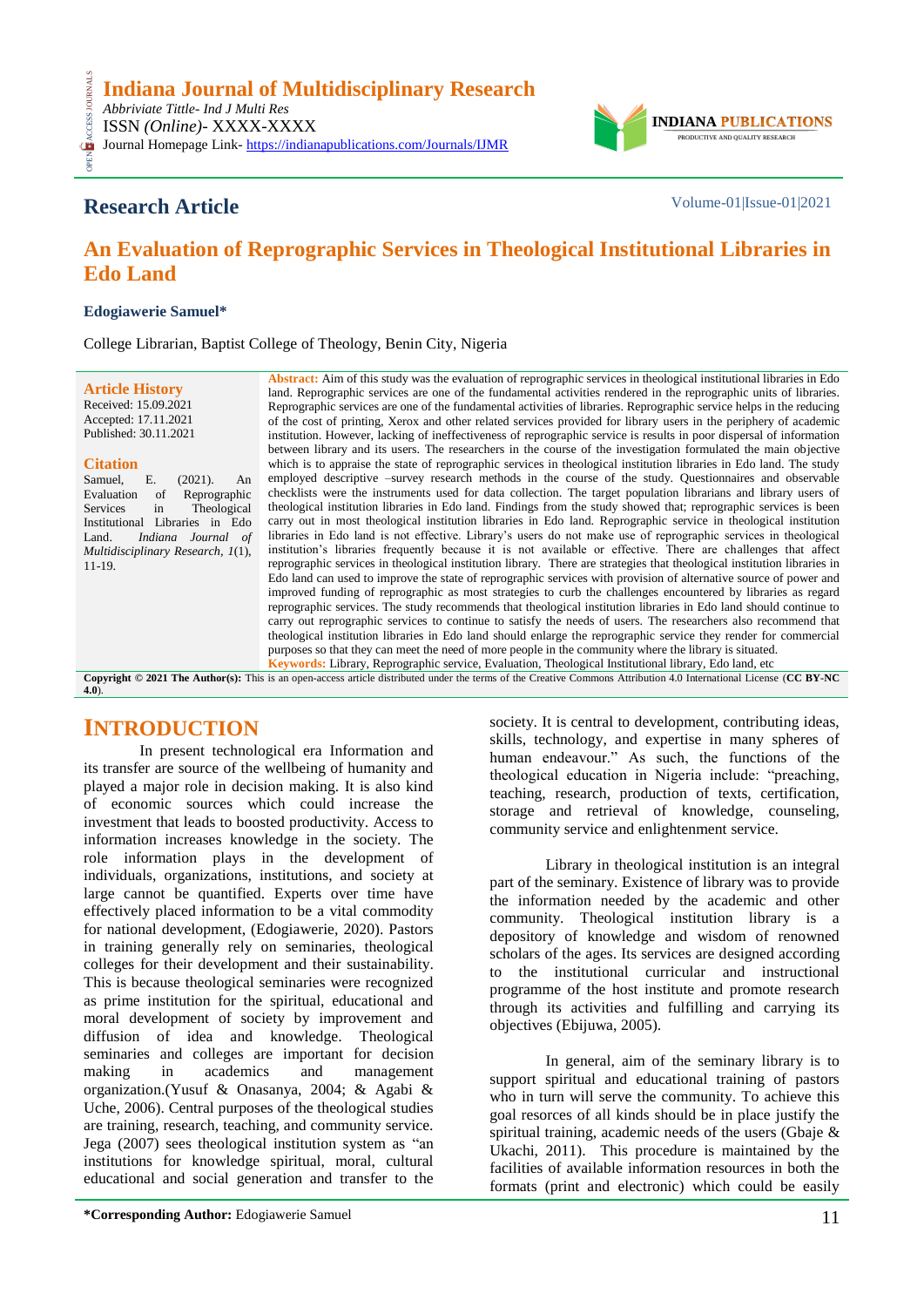found by users for mitigating their queries. Diverse services were also provided by the seminary library including indexing and abstracting services, cataloguing services, bibliographical services, reference services, inter library loan services, user education services, selective dissemination services, circulation services, reprographic services, etc.

Librarian functions should be imperative so that it meets the user needs and expectation. But it is disheartening to note that, most of the libraries in theological seminaries and colleges in Nigeria are short in need of information resources and facilities for the library to continue to provide qualities services to users. The acute shortage of textbooks, equipment's and other materials which theological education libraries in Nigeria is a serious concern for many which increasing day by day in alarming rate. This situation has to be addressed in in urgent basis to serve and satisfy the needs of their clients.

The term reprographic was first used in Colonge, Germany in 1963 as office printing (Ashikuzzaman,2018). Reprographic services are one of the fundamental activities of libraries. Agada *et al.* (2020) see it as services that are rendered in the reprographic units of libraries. It was defined as the duplicating the graphics through electrical means such as photocopy or printing. It was also defined by the Sacket (2002) as the art of duplicating or reproducing same copy in various numbers of documents either by photocopy or other means. Now a days Reprography is used photo duplicating, photocopying, duplicating, printing, document reproduction or documentary reproduction, (Anyawu, 2008).

Objectives of reprographic entities in theological institutions' libraries such as reducing of the cost of printing, Xerox and other related services provided for library users in the periphery of academic institution, large scale exchange of information among and between libraries their patrons, reproduction and prevention of documents and library resources. However it has been observed the level of reprographic service in theological institution libraries has reduced drastically. Factors such as funding, lack of maintenance, the problem of constant power supply has affected libraries in providing reprographic services to users. Bassey  $&$  Iyisho (2007) in their study mentioned that quantitative and qualitative reprographic facilities which were available on commercial basis in theological education libraries didn't meet the expectations and demands of the users which was not encouraging. Funding and lack of spare parts are the major contributor to this problems (Igbeger, 2009). Funding plays a very important role in the discharging of reprographic services; this is because when a library is underfunded, every activity is on standstill which can pose a serious problem, as the library needs money to run efficiently and effectively. However, other scholars

like Akadaku, 2019; Fademi, 2017; & Idagho, 2020 noted that even though theological education libraries in Edo Land are facing some problems, they still render reprographic services to user. Thus, this study tends to looked at the evaluation of reprography service in theological institutional libraries in Edo Land.

### **Statement of Problem**

User of libraries found it difficult to efficiently collect the information which were already as resources. It is need of the hour to make available services and resources that will helpful for mitigate expectations and needs of the users. If all the resources are available in the library making it accessible and indicate that the users' needs might be fulfil. Availability of reprographic services make it possible for large scale exchange of information among and between libraries their patrons, reproduction and prevention of documents and library resources. However, lacking of ineffectiveness of reprographic service is results in poor dispersal of information between library and its users. This study is geared towards appraising the reprographic services in theological institutional libraries in Edo land with the view to recommend appropriate measures for its improvement based on findings from the study.

### **Objectives of the Study**

The objectives of this study are to evaluate the state of reprographic services in libraries in theological institutions in Edo Land. The specific objectives are to:

- To find out the state of reprographic services in theological institutional libraries in Edo Land;
- Determine the effectiveness of reprographic services in theological institutional libraries in Edo Land;
- Ascertain the extent to which students use reprographic services in theological institutional libraries in Edo Land;
- Find out the probable problems related to reprographic services in theological institutional libraries in Edo Land;
- Probable problems for the mitigating the problems related to reprographic services in theological institutional libraries in Edo Land.

### **Research Question**

Based on the above mentioned objectives of this study, the following research questions were formulated to guide this study.

- What is the state of reprographic services in theological institutional libraries in Edo Land?
- How effective of reprographic services render by in theological institutional libraries in Edo Land?
- To what extent do users make use of reprographic services by in theological institutional libraries in Edo Land?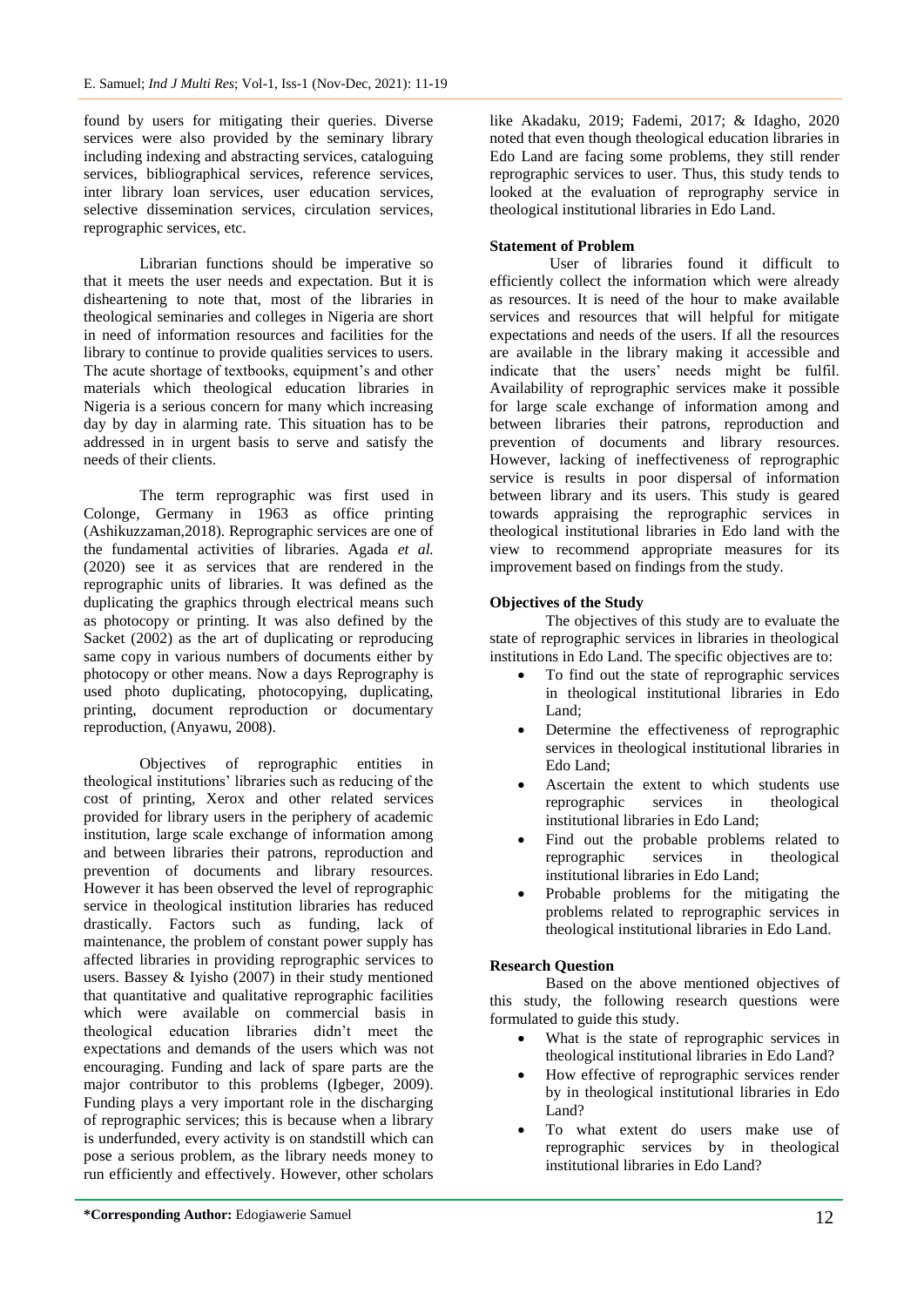- What are the problems related to reprographic services in theological institutional libraries in Edo Land?
- What are the strategies in solving the problems related to reprographic services in theological institutional libraries in Edo Land?

# **METHODOLOGY**

Descriptive survey design was adopted for the study. The population of the study was total number of librarians, and registered library users in Theological Institution libraries in Edo Land. A total number of 1,512 librarians and library users were used for the study. A sample size of 200 users representing 5% of

the population was drawn using accidental sampling technique. The scope of the study was private and public universities libraries in Delta State. The instrument for data collection was questionnaire, and observable check list. The researchers administered them on the respondents in the various institutions directly and through Google questionnaire form. Data collected were analyzed using simple percentage method.

# **DATA ANALYSIS**

### **Research Question 1**

What is the state of reprographic services in theological institutional libraries in Edo Land?

| <b>Engagement of Reprographic Service</b> | <b>Frequency</b> | <b>Percentage</b> |
|-------------------------------------------|------------------|-------------------|
| Yes                                       | 184              | $9'_{\ell}$       |
| No                                        |                  |                   |
| Total                                     | 200              | 100               |

The analysis of the above table shows that, most theological institution libraries carry out reprographic services with 184 (92%) of the respondents saying yes as against 16 (8%) of the respondents said no.

#### **Research Question 2**

How effective is reprographic services' in theological institutional libraries in Edo Land?

Question 2, were used to analyzed using observable check lists with the use of frequencies and percentages rate. Result is as shown in table 2.

| S/N | <b>Types of Reprographic Service</b> | Available        | <b>Not Available</b> | Percentage | <b>Decision</b> |
|-----|--------------------------------------|------------------|----------------------|------------|-----------------|
|     |                                      | <b>Frequency</b> | <b>Frequency</b>     |            |                 |
|     | Photocopying Services                |                  |                      | 75         | Effective       |
|     | <b>Printing Services</b>             |                  |                      | 15         | Not Effective   |
|     | <b>Binding Services</b>              |                  |                      | 75         | Effective       |
|     | <b>Laminating Services</b>           |                  |                      | 15         | Not Effective   |
| 5.  | <b>Computer Services</b>             |                  |                      | 10         | Not Effective   |
| 6.  | Microfilming Service                 |                  |                      | 10         | Not Effective   |
|     | <b>Scanning Service</b>              |                  |                      | 15         | Not Effective   |
| 8   | Camera Service                       |                  |                      |            | Not Effective   |
|     | Projector & Screen                   |                  |                      |            | Not Effective   |

The table above shows the type of reprographic services and the level effectiveness in most in theological institutional libraries in Edo Land. From the analysis, it was deduced that photocopying services is effective with 75% of the respondent saying that most in theological institution libraries rendered photocopy services to users. The level of printing service is not effective in theological institution libraries with only 15% of the libraries rendered its services. The analysis shows that binding services is theological institution libraries is effective with 75% of the respondents stated that the most theological institutional libraries engage in binding services. The analysis shows that laminating service is not effective in theological institution libraries, with 15% of the theological institution libraries in Edo land. The analysis shows that most theological institutional

libraries in Edo land do not carry out computer appreciation services with 90% of the respondents attesting by saying it is not available or not effective. The analysis shows that theological institution libraries don't carry out microfilming services, indicating 10% of the theological institution libraries carry out these services. The analysis in the table shows that most universities libraries don't carry out scanning services, with only 10% of the universities libraries carry out this services. While camera, projector and screen service is not available in most theological institution libraries in Edo Land.

#### **Research Questions 3**

To what extent do users make use of reprographic services in theological institutional libraries in Edo Land?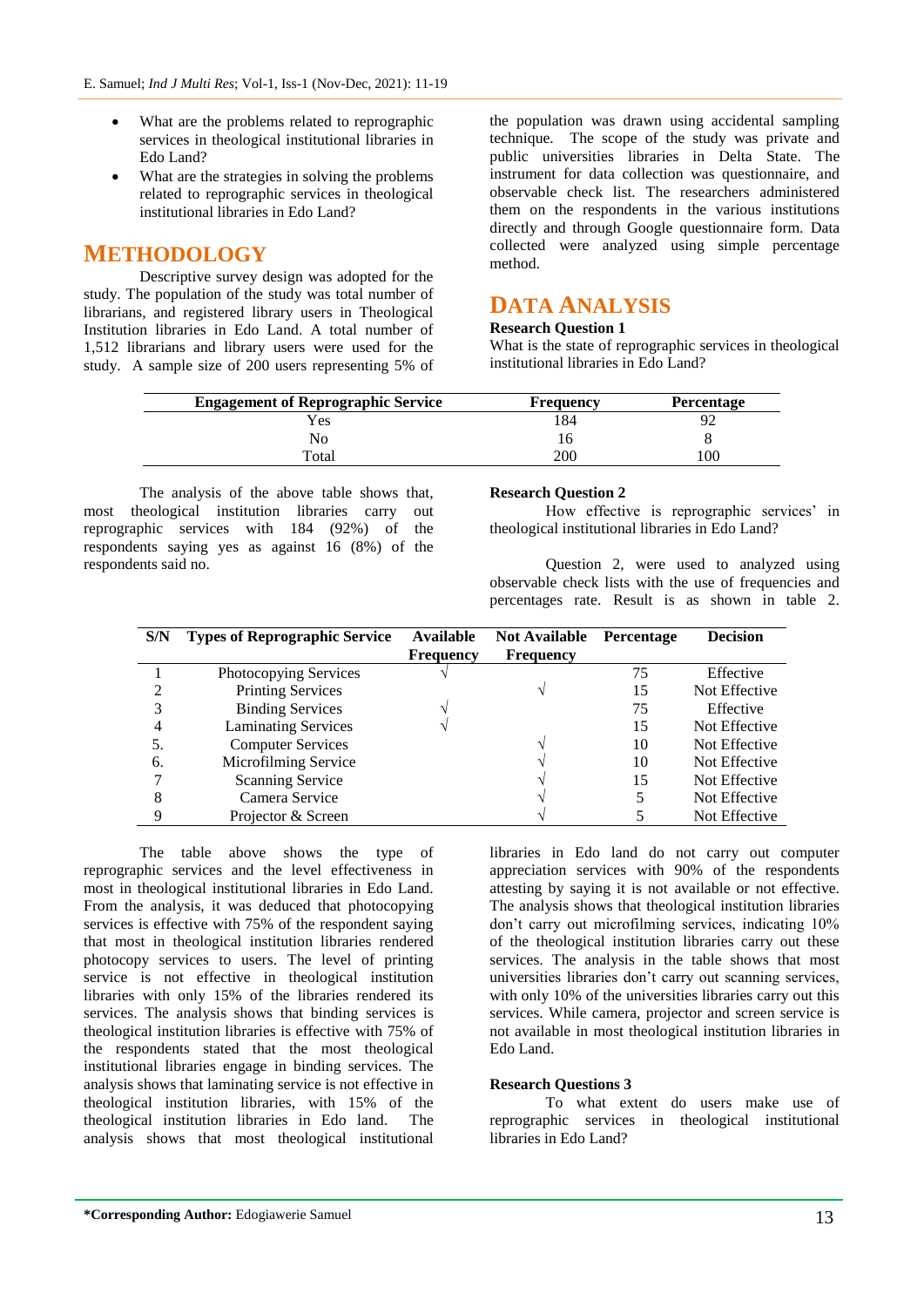| <b>Making use of Reprographic services</b> | <b>Frequency</b> | <b>Percentage</b> |
|--------------------------------------------|------------------|-------------------|
| Frequently                                 |                  | 43.5              |
| Not Frequently                             | 113              | 56.5              |
| Total                                      | 200              | 100               |

The above table shows that the library's users do not make use of reprographic services frequently with  $113$  (56.5%) of the respondent attesting to it as against 87 (43.5%) of respondents that said users frequently make of reprographic services in theological institution libraries.

#### **Research Question 4**

What are the problems related to reprographic services theological institutional libraries in Edo Land?

| <b>Problems Associated with Reprographic Services</b> | <b>Frequency</b> | <b>Percentage</b> |
|-------------------------------------------------------|------------------|-------------------|
| Fading of Photocopied documents                       | 10               | 5                 |
| Inability to print coloured documents                 | 19               | 9.5               |
| Lacking of power supply                               | 33               | 16.5              |
| Expensive nature of machines                          | 11               | 5.5               |
| Frequent breaking down of machines                    | 27               | 13.5              |
| Non availability of indigenous repairers              | 7                | 3.5               |
| Restrictions on importation of machines               | 7                | 3.5               |
| Difficulties in getting spare parts                   | 9                | 4.5               |
| Lack of maintenance culture                           | 21               | 10.5              |
| Copy write violations                                 | 10               | 5                 |
| Wear and tear of original documents                   | 13               | 6.5               |
| Lack of fund                                          | 33               | 16.5              |
| Total                                                 | 200              | 100               |

The table above depicts the various challenges that affect reprographic services in theological institution libraries in Edo Land, with lack of fund having frequency of 33 (16.5%), while non-availability of indigenous repairers and restrictions on importation of machines occupies the lowest in the frequency with 3.5%.

#### **Research Question 5**

What are the strategies in solving the problems associated with reprographic services in theological institutional libraries in Edo Land?

| <b>Strategies in Solving the Problems Associated with Reprographic Services</b> | <b>Frequency</b> | <b>Percentage</b> |
|---------------------------------------------------------------------------------|------------------|-------------------|
| <b>Inter Library Cooperation</b>                                                | 13               | 6.5               |
| Purchase of Locally Made Machines                                               | 200              | 100               |
| Training of Handlers                                                            |                  | 2.5               |
| Regular Checking of Machines                                                    | 6                | 3                 |
| Relaxed Conditions for Importation Reprographic Machines                        |                  | 1.5               |
| Copy Write Laws Should Favours Reprographic Services                            |                  | 1.5               |
| Provision of Alternative Source of Power                                        | 58               | 29                |
| <b>Employment of Qualified Personnel</b>                                        | 33               | 16.5              |
| Copy Write Violations                                                           | 6                | 3                 |
| Wear And Tear of Original Documents                                             |                  | 2.5               |
| Improved Funding of Reprographic Section of Libraries                           | 58               | 29                |
| Total                                                                           | 200              | 100               |

The table above showed the various strategies that theological institution libraries in Edo Land can improved the state of reprographic services with provision of alternative source of power and improved funding of reprographic section of libraries have the highest frequency of 58 (29%) respectively. While relaxed conditions for importation reprographic machines, and Copy write laws should favours reprographic services occupies the least with a frequency of 3 (1.5%) respectively.

## **DISCUSSION AND FINDINGS**

The findings from research question 1 showed that reprographic services are been carried out in most theological institutional libraries in Edo Land. These services include photocopying services, binding, and

**\*Corresponding Author:** Edogiawerie Samuel 14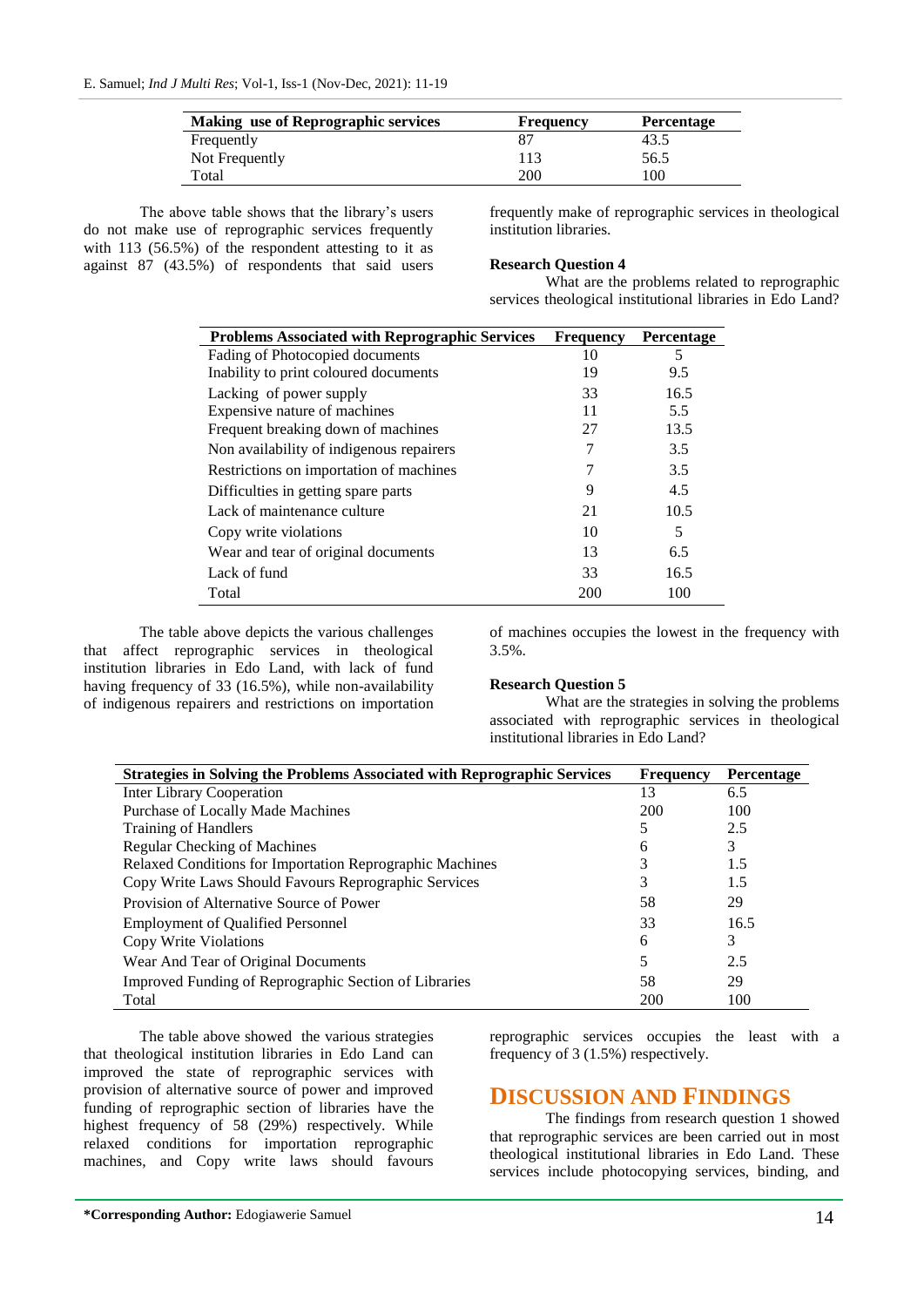laminating and computer services among others. This result was in line with findings from Olubusuyi (2005) who reported that university librarian photocopied on an average of over 7000 materials annually. He mentioned that textbooks comprised 53 percent of duplicated and copied materialsand remaing were comprised with newspapers, magazines and encyclopedias. Similarly, Aghauche et al. (2017) further asserted that, reprographic services available in Festus Aghagbo Nwako Library. They listed some reprographic services that are available in the most university libraries include photocopying services, binding, laminating and computer services among others.

Collaborating on this, Anyaoku (2008) reported that reprographic services available most theological institutional libraries involved exchange of knowledge on a large scale basis and reproducing and duplicating books, documents, catalogue and other related item which is required for academic purpose.. Likewise, Eze (2004) who reported that, university libraries carry out reprographic services because is a fast and cheap means of recycling information and has become a major activity in modern library.

Research question 2 showed that most reprographic services render by theological institutional libraries in Edo Land is not effective. These discoveries was based on the analysis in table 2, which shows that, services like laminating service, computer appreciation services, microfilming services, scanning services, camera, projector and screen service is not effective as a result of the fact that, these services are not available in most theological institutional libraries. This result was similar to the findings of the research carry out by Udochukwu (2019) who observed that out of thirteen reprographic services, four services/devices were frequently used while the remaining nine were used in occasional basis. Most frequently used services were personal computers and desktop, printers and photocopying machines, binding, and punching services. While other machines were not effective because it is rarely available.

Also, findings Agada *et al.* (2020) revealed that reprographic services such as labeling services, digital cameras services, scanners services, paper services punching services, projectors and screens services are not effective because these services was not seen to be usable in libraries in Kogi state.

Research Question 3 showed that, library's users do not make use of reprographic services frequently with 113 (56.5%) of the respondent attesting to it as against 87 (43.5%) of respondents that said users frequently make of reprographic services in libraries. This results was in line with the results reported by Bassey & Iyisho (2007) in their study, study mentioned that quantitative and qualitative reprographic facilities

which were available on commercial basis in theological education libraries didn't meet the expectations and demands of the users which was not encouraging. Similarly, Udochukwu (2019) add that, attitude of users in Enugu State University of Science and Technology is line with the findings of this research. Udochukwu (2019) revealed that, most users in Enugu State University of Science and Technology libraries they were dissatisfied with the existing services in the library that is why most student do not used this services.

Research Questions 4 showed that, there are various challenges that affect reprographic services in theological institutional libraries in Edo Land. The study highlighted these challenges to include lack of fund, wear and tear of original documents, copy write violations, lack of maintenance culture, difficulties in getting spare parts, restrictions on importation of machines, non-availability of indigenous repairers, frequent breaking down of machines, Expensive nature of machines, Lack of power supply, Inability to print coloured documents, Fading of Photocopied documents, and Problems associated with reprographic services. This result was similar with the findings from Udochukwu (2019) who pointed lacking of available fund, poor quality machines, copy right items, unavailability of electricity and unskilled manpower were the major attributers hampering the the effectiveness of these services in the university libraries. Similarly, Igbeger (2009) observed that some problems associated with reprographic services to include "lack of spare parts and funding. Funding plays a very important role in the discharging of reprographic services; this is because when a library is underfunded, every activity is on standstill which can pose a serious problem, as the library needs money to run efficiently and effectively." In addition, Rimiru (2017) and Reddy (2017) also highlighted the challenges associated with reprographic services. According to them, these challenges are:

The wrong use of photocopying machine, copies of reproduced documents may fade with time, cost of photocopying documents may be much if large number of copies are involved, expensive nature of the reprographic machines, the machine can break down any minute, non availability of indigenous technical know-how required for keeping machines in working order, restrictions on importation by some countries and difficulties in importing spare parts and consumables inability for libraries to maintain the equipments.

Research Question 5 showed that, there are strategies that theological institutional libraries can used to improve the state of reprographic services with provision of alternative source of power and improved funding of reprographic section of libraries have the highest frequency. Findings from this study is similar to

**<sup>\*</sup>Corresponding Author:** Edogiawerie Samuel 15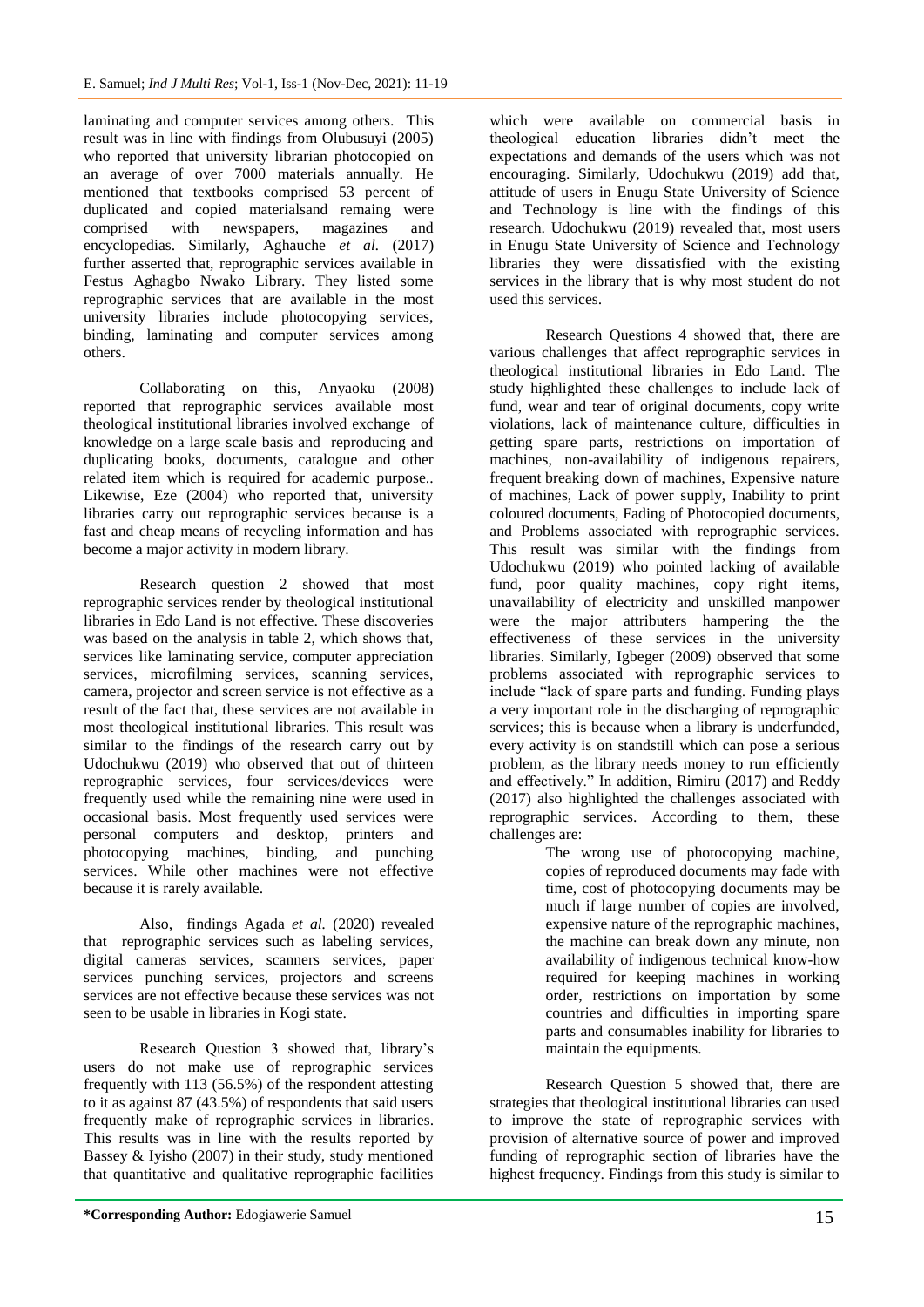the study consulted by Agada *et al.* (2020) who stated that, "…..interlibrary cooperation, training of handlers of reprographic machines, regular checking of reprographic machines, relaxed condition for importation of reprographic machines, employment of qualifies personnel and improved funding of reprographic units of the libraries…" are the strategies which could increase reprographic services in the institutions. Furthermore, Udochukwu (2019) in her study reported some other strategies to solve the existing challenges of reprographic services for developing the usefulness of materials. Most rated recommendation were

> Effective and efficient library management, adequate power supply should be made available for the smooth running of the machines, provision of more machines to avoid over laboring the few available machines, creating awareness services of the available reprographic services by the library management, adequate funding of the library, training and retraining of staff by the library through seminars, workshops and conferences, government should provide policy on reprographic services, maintenance of facilities by reprographic operators through constant servicing, (Udochukwu, 2019)

# **CONCLUSION**

Reprographic services are important and basic facilities to all libraries and its users. This will reduce the damaging frequency of library resources, prevention of stealing library materials and helpful for users to access large information in the library. This study focuses on the state of reprographic service in theological institution libraries in Edo Land. The scope was limited to theological institution libraries in Edo Land. Based on the findings from the study, the researcher concludes that reprographic services is been carry out in most theological institution libraries in Edo Land, but not all the service that is rendered in reprographic section is available and effective. Library's users do not make use of reprographic services in theological institution libraries in Edo Land because it is not available or effective. There are various challenges that affect reprographic services in theological institutional libraries in Edo Land, with lack of fund been seen as the most common challenge of reprographic service in theological institution libraries in Edo Land. There are strategies that theological institutional libraries in Edo Land can used to improve the state of reprographic services with provision of alternative source of power and improved funding of reprographic as most strategies to curb the challenges encountered by libraries as regard reprographic services.

## **Recommendations**

Based on the findings and conclusions of the study, the researcher recommends the following;

- The researchers recommend that theological institutional libraries in Edo Land should continue to carry out reprographic services in order to continue to satisfy the needs of users. The researchers also recommend that theological institution libraries in Edo Land should enlarge the reprographic service they render for commercial purposes, so that they can meet the need of more people in the community where the library is situated.
- The researchers recommend that libraries should ensure that all machines that are needed to carryout reprographic services are available. The researchers also recommend that, libraries should have adequate number of staff to man the reprographic section. The researchers recommend that, theological institutional libraries in Edo Land should contract the reprographic services to private individual and organization, and set out a committee to evaluate the services rendered in order to bring about effectiveness.
- The researchers recommend that theological institutional libraries in Edo Land should carry out user awareness services so that users will be aware of the various services that is been rendered in the reprographic section. The researchers also recommend that, the management of the theological institutional libraries should organize the reprographic section properly so that they can render quality services, and users will be satisfy whenever they visit the section. The head of institutions and library managers are advised to expedite actions towards the effective performance of the machines used for reprographic service.
- The researchers recommend that there should be adequate funding of the reprographic section of the library. The researchers recommend that the theological institution management should provide alternative source of power to libraries.
- The researchers recommend that theological institution management should send their staff working in the reprographic section of the library to seminars, workshop, refresher courses, and conferences to learn new ways to rendering reprographic services to users.

# **REFERENCES**

- 1. Agabi, O. G., & Uche, C. M. (2006). ICT adoption and information quality in effective university management. *Nigerian Journal of Educational Administration and Planning, 6*(2) 148-160.
- 2. Agada, A. S., Oche, N. A., & Okpanachi, A. A. (2020). Reprographic Services in State Owned Tertiary Institution Libraries in Kogi State of Nigeria: An Appraisal of Availability and Effectiveness. *International Journal of Library Science, 9*(3), 51-56.
- 3. Anyaoku, E. N. (2008). Application of ICT to health information service: The experience of the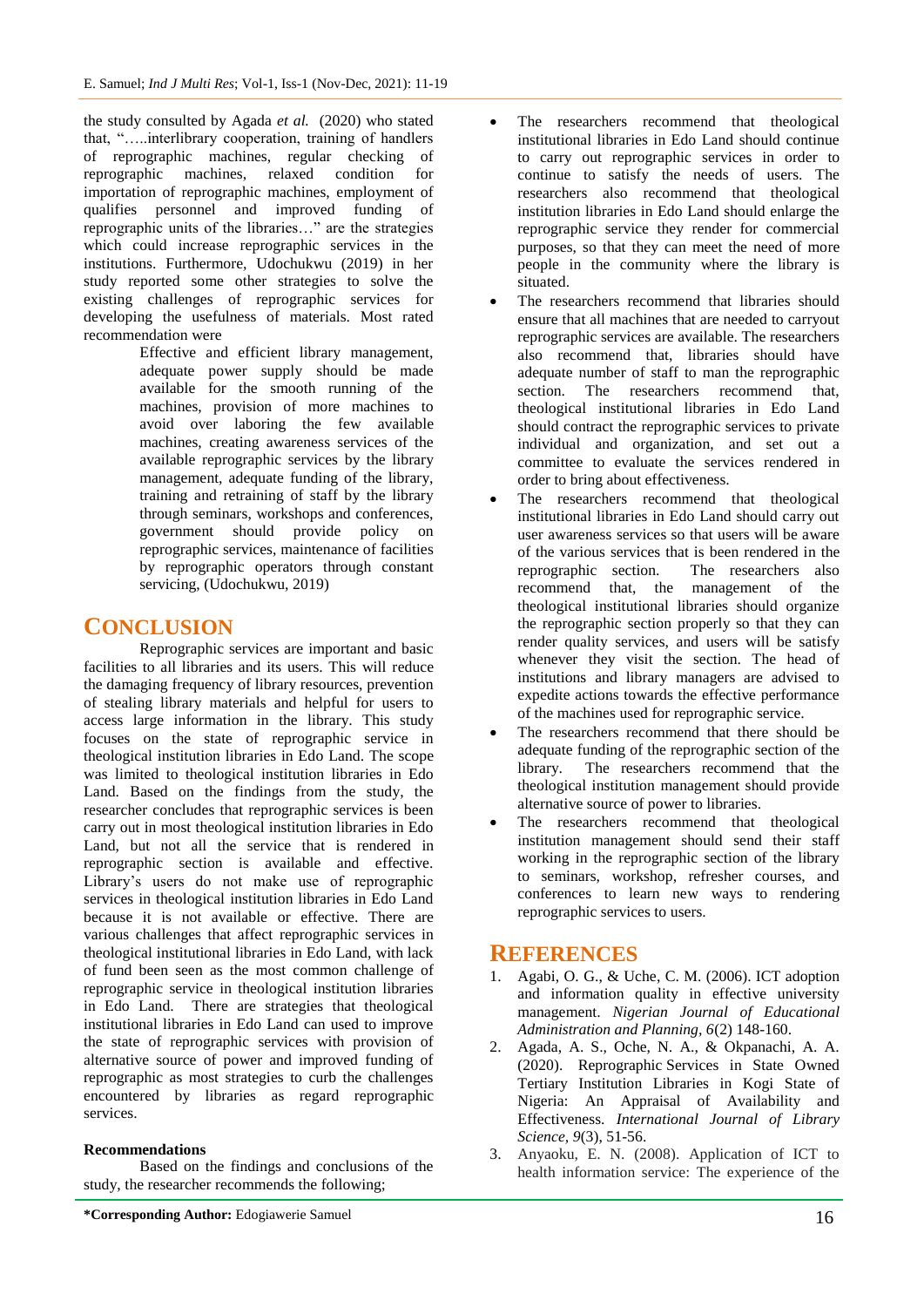Medical library of Nnamdi Azikiwe University, Nnewi. *Library and Information Science Digest*, *2*(1), 28-36.

4. Aghauche, E. E., Umeji, C. E., & Ezekwe, O. J. (2017). Accessibility of Library Materials through Reprographic Services in Festus Aghagbo Nwako Library, Nnamdi Azikiwe University, Awka. *Library Research Jou*

*rnal, 2*(1), 84-95.

- 5. Ajay, (2012). *Reprographic Equipment for Office Reprography.* Retrieved from: https//content.wisetep.com.
- 6. Ajayi, N. A., & Adetayo, J. O. (2005). Utilization of Library Books to Enhance Academic Excellence in Nigeria Tertiary Institution: A Case Study of Hezekiah Oluwasanmi Library, OAU, Ileife. *Journal of Social Sciences*, *10*(2), 119-122.
- 7. Amodeo, A. J. (1983). Photocopying Without (much) Damage. *College & Research Libraries News*, *44*(10), 365-371.
- 8. Anyawu, E. U. (2008). *Fundamentals of Library and Information Science.* Owerri: Springfield
- 9. Ashikuzzaman, M. D. (2018). *Reprographic services*. LIS BD Network. Retrieved from: [www.lisbdnet.com.](http://www.lisbdnet.com/)
- 10. Bassey, B. A., & Iyishu, V. A. (2007) Reprographic Services in University libraries in cross river state. *State of the art: Heartland journal of library and information science, 1*(2) 25-37.
- 11. Ebijuwa, A. A. (2005). Information and Communication Technology in university libraries: The Nigeria experience. *Journal of Library and Information Science, 7*(1&2): 23-30.
- 12. Edogiawerie, S. (2020). Provision of Information Services to Citizens of Edo Land in the Era of Covid-19 Pandemic: The Role of Libraries. *Indiana Journal of Humanities and Social Sciences, 1*(1), 15-25.
- 13. Eze, L. (2004). *Reprography as a Preservative Service in Libraries*. Kano: Gukhi Press.
- 14. Gbaje, E. S., & Ukachi, N. B. (2011). *An Assessment of Technological Competences of the Academic Librarians in Nigeria.* A paper presented at the 49th NLA National Conference and Annual General Meeting held in Awka.
- 15. Philips, S. U. (1986). Reported speech as evidence in an American trial. *Languages and linguistics: The interdependence of theory, data and application*, 154-170.
- 16. Igbeger, A. O. (2009). Serial availability, Accessibility, and Use: Perception of in- training Information Professionals in Nigerian University. *The Nigerian Link*, *11*(2), 66-71.
- 17. Jega, F. M. (2007). Contracting out to improve maternal health: evaluating the quality of care under the Chiranjeevi Yojana in Gujarat, India. *International Health Group: University of Liverpool*.
- 18. Saha, K. (1979). Reprographic services at the Indian institute of technology, Delhi, library. *Annals of Library and Information Studies, 26*(1-4), 120-125.
- 19. Olubusuyi, K. (2005). Access to information: Myths and reality. *Nigerian Librarians, 38*(1), 48- 49.
- 20. Popoola, S. O. (2008). The use of information sources and services and its effect on the research output of social scientists in Nigerian universities. *Library Philosophy and Practice*, *183*(4), 1-10.
- 21. Reddy, C. (2017). *Office machines- Top 12 Advantages and Disadvantages*. Retrieved from: https//content.wisestep.com. Retrieved on 14/4/2019.
- 22. Rimiru, J. (2017). *What are the Advantages and Disadvantages of Photocopying?* Retrieved from: www.kenyaplex.com. January 16, 2021.
- 23. Rotundo, M., & Sackett, P. R. (2002). The relative importance of task, citizenship, and counterproductive performance to global ratings of job performance: A policy-capturing approach. *Journal of applied psychology*, *87*(1), 66.
- 24. Sambo, A. S., Aghojare, B., & Ahutu, A. O. (2016). Students' Perception and Utilization of Reprographic Section in Federal University of Petroleum Resources, Library, Effurun. *American Journal of Social Sciences and Humanities*, *1*(1), 57-66.
- 25. Singh, S.N., & Garg, B. S. (2002). Impact of Information Technology (Reprographic) on Biomedical Information Centre and libraries (ILCS) India: A Critical Evaluation. *Annals library studies, 49*(3), 113-118.
- 26. Yusuf, M. O., & Onasanya, S. A. (2004). Information and Communication Technology ICT and Technology in Tertiary Institution In: Ogunsakin EA. *Teaching in Tertiary Institutions Ilorin*.
- 27. Udochukwu, D. (2019). Reprographic Services: Availability and Effective Accessibility of University Library Materials by Students in Enugu State University of Science and Technology. *Library Philosophy and Practice (ejournal)*, *2671.*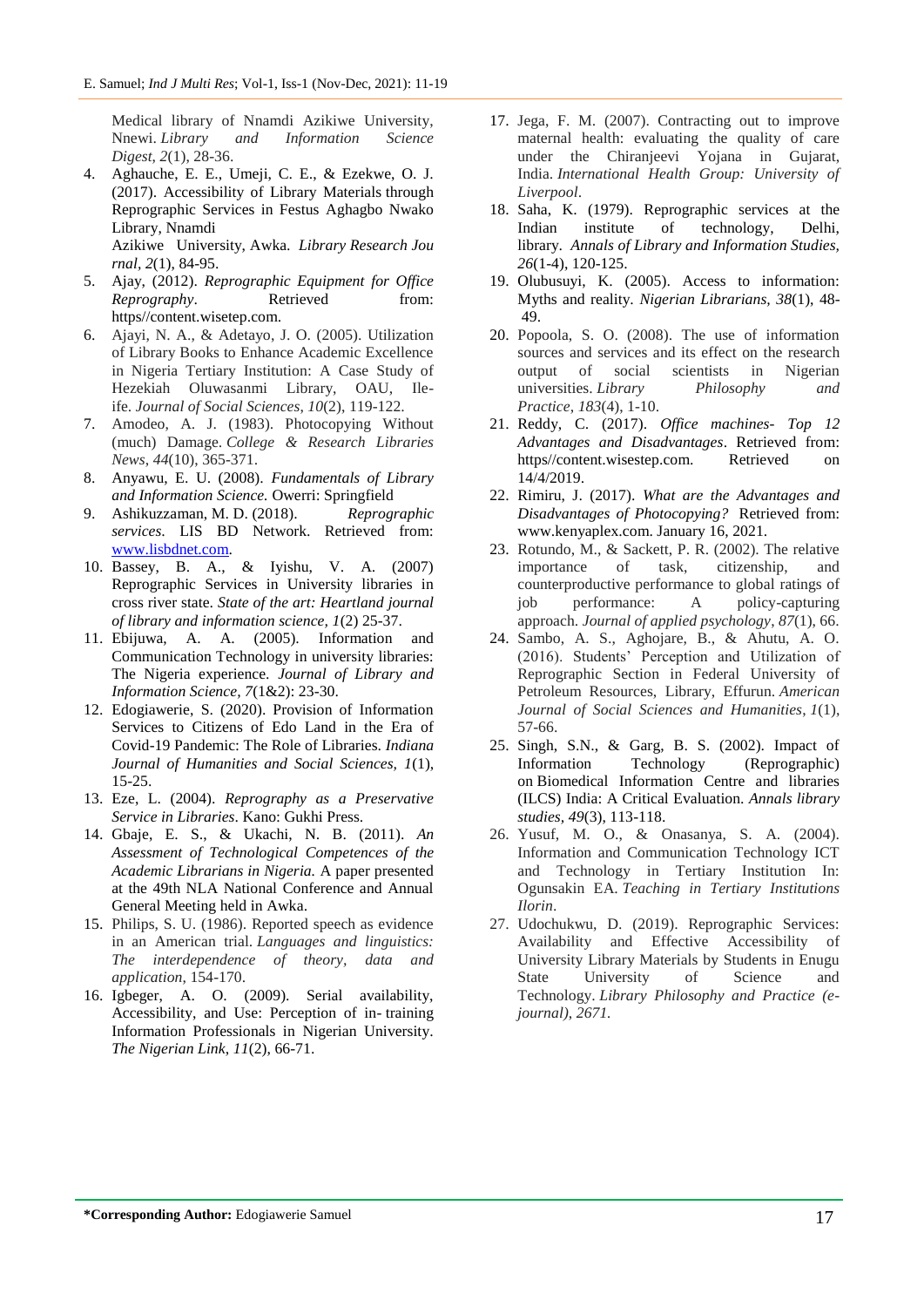### **APPENDIX**

### **Questionnaire**

### **Section A**

- 1. Name of the Institutional Library
- 2. Do you engage in reprographic services in your library Yes () No ()
- 3. Types of reprographic services in your library Available () Not Available ()
	- a. Photocopying Services
	- b. Printing Services
	- c. Binding Services
	- d. Laminating Services
	- e. Computer Services
	- f. Microfilming Service
	- g. Typing Services
	- h. Scanning Service
- 4. How Effectiveness is The Reprographic Services Render by Libraries In Nigeria? Very Effective ( ) Effective ( ) Non Effective ( )
	- a. Photocopying Services
	- b. Printing Services
	- c. Binding Services
	- d. Laminating Services
	- e. Computer Services
	- f. Microfilming Service
	- g. Typing Services
	- h. Scanning Service
- 5. What types of Reprographic Equipment/Facilities do you have in your library? Available ( ) Not Available ( )
	- a. Machines used for printing
	- b. Duplicating machines
	- c. Photocopy machines
	- d. Binding machines
	- e. Laminating machines
	- f. Labelling machines
	- g. Computer hardwares
	- h. Computer Accessories
	- i. Digital cameras
	- j. Paper Products
	- k. Scanners
	- l. Paper punches
	- m. Projectors and display screens
	- n. Power generating set
- 6. To what extent do users make use of reprographic services in your library? Frequently ( ) not Frequently ( )
	- a. Photocopying Services
	- b. Printing Services
	- c. Binding Services
	- d. Laminating Services
	- e. Computer Services
	- f. Microfilming Service
	- g. Typing Services
	- h. Scanning Service
- 7. What are the problems associated with reprographic services in your library? Agreed ( ) Not Agreed ( )
	- a. Fading of Photocopied documentsI
	- b. nability to print coloured documents
	- c. Lack of power supply
	- d. Expensive nature of machines
	- e. Frequent breaking down of machines
	- f. Non availability of indigenous repairers
	- g. Restrictions on importation of machines
	- h. Difficulties in getting spare parts
	- i. Lack of maintenance culture
	- j. Copy write violations
	- k. Wear and tear of original documents